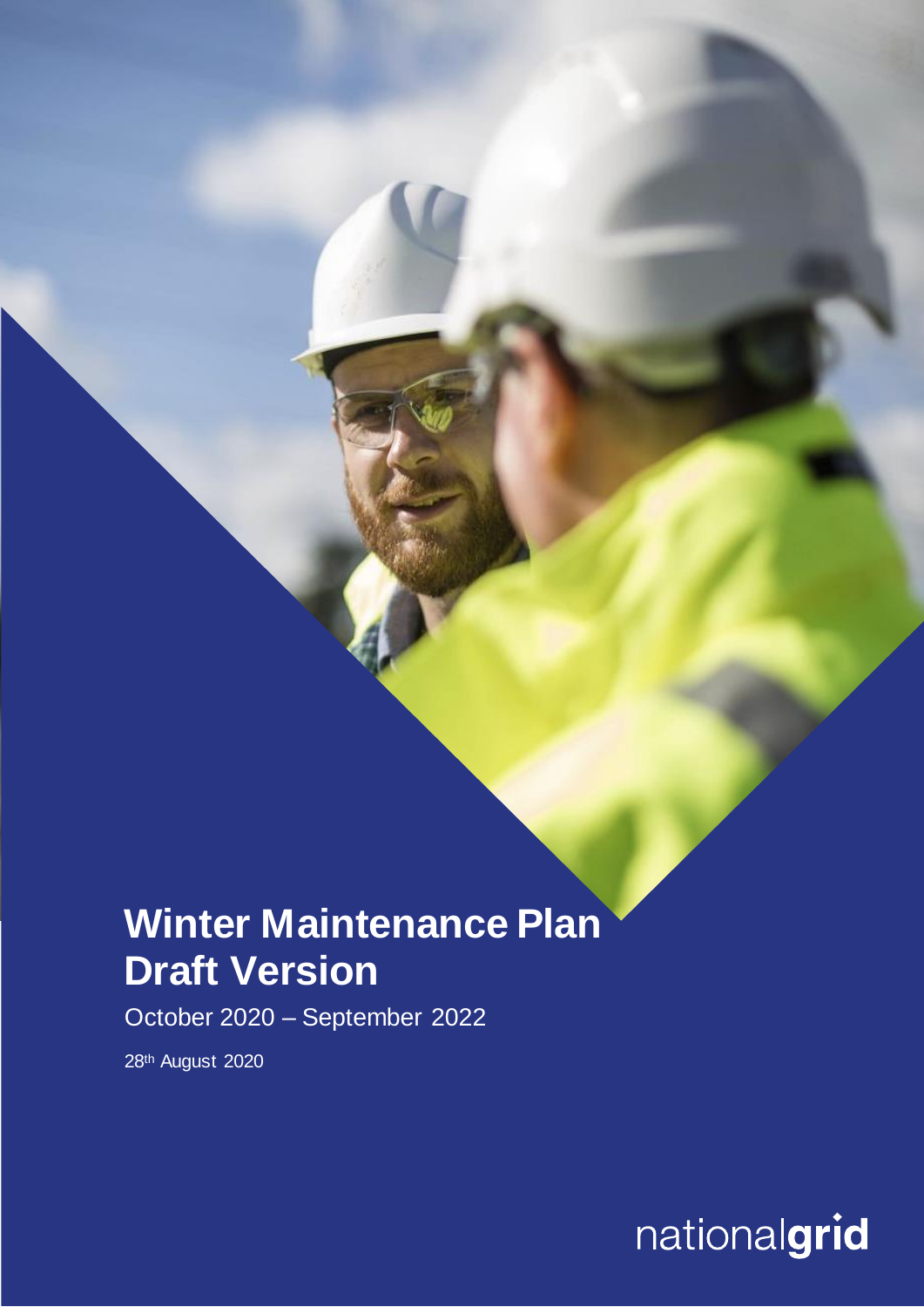### **Contents**

|                                         | Page |
|-----------------------------------------|------|
| 1. Introduction                         |      |
| 2. NTS Maintenance Work Monthly Summary | 3    |
| 3. Maintenance affected exit points     |      |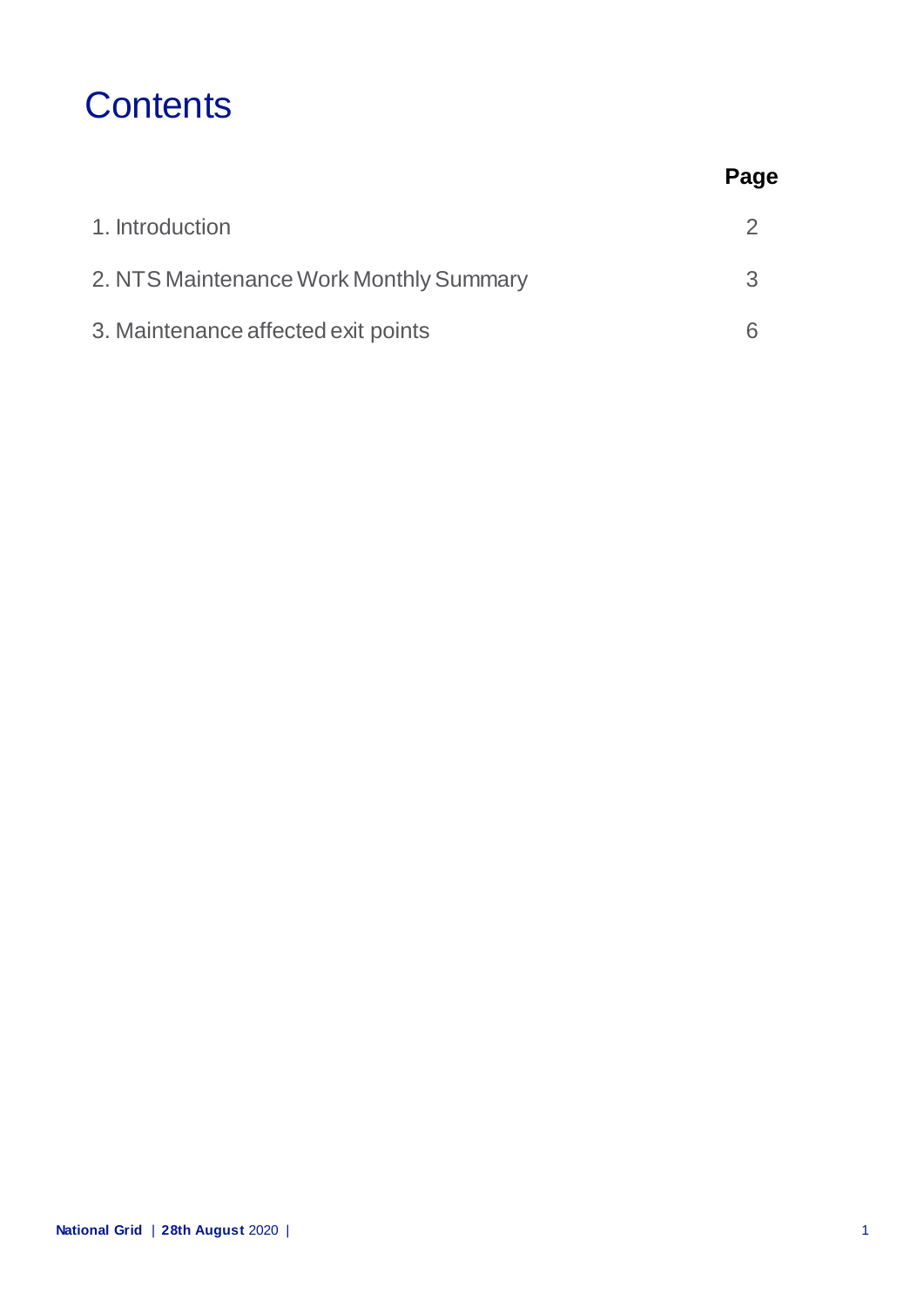# 1. Introduction

Each year National Grid undertakes a variety of maintenance and investment activities on the gas National Transmission System (NTS). This work can take many different forms, including keeping our assets in good working order, replacing ageing assets with new equipment, inspecting assets and facilitating new connections and capacity requirements.

This maintenance programme is intended to provide an indication to the gas industry of the impact of these works on the NTS, and any associated impact on entry or exit capacity from October 2020 to September 2022. This programme supersedes all previous plans.

This document provides an overview of all work scheduled at NTS compressor stations and NTS pipelines.

Although every effort is made to align work to any customer or associated asset outages which we have been made aware of, this is not always possible and where NTS Exit Points are affected, we will endeavour to issue Maintenance Day notices to our customers at least 42 days in advance of the scheduled Maintenance work.

This document only includes maintenance activities on the NTS which are to be undertaken by National Grid NTS. It does not include maintenance carried out upstream of the NTS by Delivery Facility Operators (DFOs) and Producers or downstream of the NTS by the Distribution Networks and other NTS connected parties.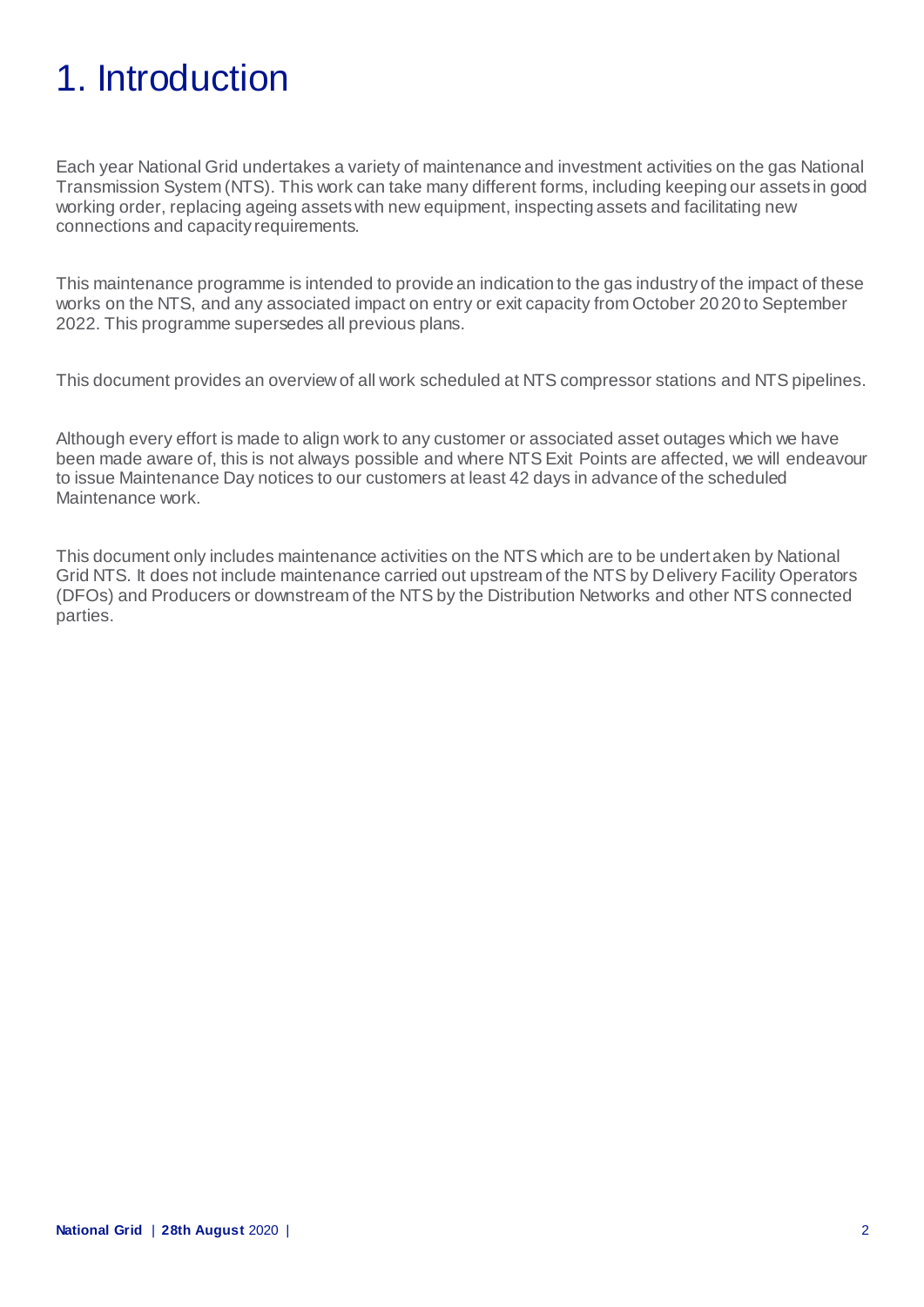# 2. NTS Maintenance Work Monthly Summary

The following tables provide a summary of the NTS in line inspection work, other NTS pipeline work and NTS compressor outages. The month where the work is scheduled to take place has been highlighted in the tables. If it is the case that any work listed belowhas an effect on the flow of gas, affected sites and associated shippers will be contacted individually. The tables indicate which month the work takes place in, not that the work will take the whole of the month.

### 2.1 Planned In-Line Inspections

National Grid is required to carry out in-line inspections of our pipelines periodically in order to monitor and maintain their integrity, ensuring that they comply with the Pressure Systems Safety Regulations (PSSR). The in-line inspection process requires a number of Pipeline Inspection Gauges (PIGs) to travel through the pipeline in order to complete a full inspection. The number of "runs", and the associated time taken for the work, can vary from pipeline to pipeline.

**Example 2** = Confirmed period  $\blacksquare$  = Provisional period

|           |                                      | 2020<br>2021 |        |     |     |     |       | 2022     |                 |                |                     |          |                |
|-----------|--------------------------------------|--------------|--------|-----|-----|-----|-------|----------|-----------------|----------------|---------------------|----------|----------------|
| Area      | <b>In Line Inspections</b>           | Oct          | $\geq$ | Dec | Jan | Feb | March | $\delta$ | $\mathcal{C}^3$ | $\overline{d}$ | $\overline{\sigma}$ | $\delta$ | $\mathbb{S}^3$ |
| <b>SC</b> | Fdr 10 - Boon to Coldstream          |              |        |     |     |     |       |          |                 |                |                     |          |                |
| EA        | Fdr 18 - Matching Green to Rye House |              |        |     |     |     |       |          |                 |                |                     |          |                |
| <b>NW</b> | Fdr 16 - Pennington to Sellafield    |              |        |     |     |     |       |          |                 |                |                     |          |                |
| <b>SC</b> | Fdr 24 - St Fergus to Aberdeen       |              |        |     |     |     |       |          |                 |                |                     |          |                |
| SW        | Fdr 14 - Barrington to Kenn          |              |        |     |     |     |       |          |                 |                |                     |          |                |
| <b>NE</b> | Fdr 06 - Pickering to Elton          |              |        |     |     |     |       |          |                 |                |                     |          |                |
| SW        | Fdr 14 - Sapperton to Cirencester    |              |        |     |     |     |       |          |                 |                |                     |          |                |
| <b>WA</b> | Fdr 02 - Dowlais to Dyffryn          |              |        |     |     |     |       |          |                 |                |                     |          |                |
| <b>WS</b> | Fdr 28 - Cilfrew to Felindre         |              |        |     |     |     |       |          |                 |                |                     |          |                |
| <b>WS</b> | Fdr 28 - Herbrandston to Felindre    |              |        |     |     |     |       |          |                 |                |                     |          |                |
| <b>WS</b> | Fdr 28 – Felindre to Three Cocks     |              |        |     |     |     |       |          |                 |                |                     |          |                |
| EA        | Fdr 22 - Hatton to Peterborough      |              |        |     |     |     |       |          |                 |                |                     |          |                |
| <b>NO</b> | Fdr 13 - Cowpen Bewley to Yafforth   |              |        |     |     |     |       |          |                 |                |                     |          |                |
| EA        | Fdr 09 - Paull to Hatton             |              |        |     |     |     |       |          |                 |                |                     |          |                |
| <b>NW</b> | Fdr 04 - Warburton to Audley         |              |        |     |     |     |       |          |                 |                |                     |          |                |
| EA        | Fdr 02 - Bacton to Wisbech Nene West |              |        |     |     |     |       |          |                 |                |                     |          |                |
| EA        | Fdr 03 - Bacton to Roudham Heath     |              |        |     |     |     |       |          |                 |                |                     |          |                |
| <b>NO</b> | Fdr 12 - Longtown to Bishop Auckland |              |        |     |     |     |       |          |                 |                |                     |          |                |
| <b>NW</b> | Fdr 11 - Salmesbury to Blackrod      |              |        |     |     |     |       |          |                 |                |                     |          |                |
| <b>NW</b> | Fdr 11 - Longtown to Grayrigg        |              |        |     |     |     |       |          |                 |                |                     |          |                |
| SC        | Fdr 10 - St Fergus to Aberdeen       |              |        |     |     |     |       |          |                 |                |                     |          |                |
| <b>SC</b> | Fdr 10 - Kirriemuir to Bathgate      |              |        |     |     |     |       |          |                 |                |                     |          |                |
| EA        | Fdr 17 - Theddlethorpe to Hatton     |              |        |     |     |     |       |          |                 |                |                     |          |                |
| <b>NE</b> | Fdr 16 – Pickering to Burton Agnes   |              |        |     |     |     |       |          |                 |                |                     |          |                |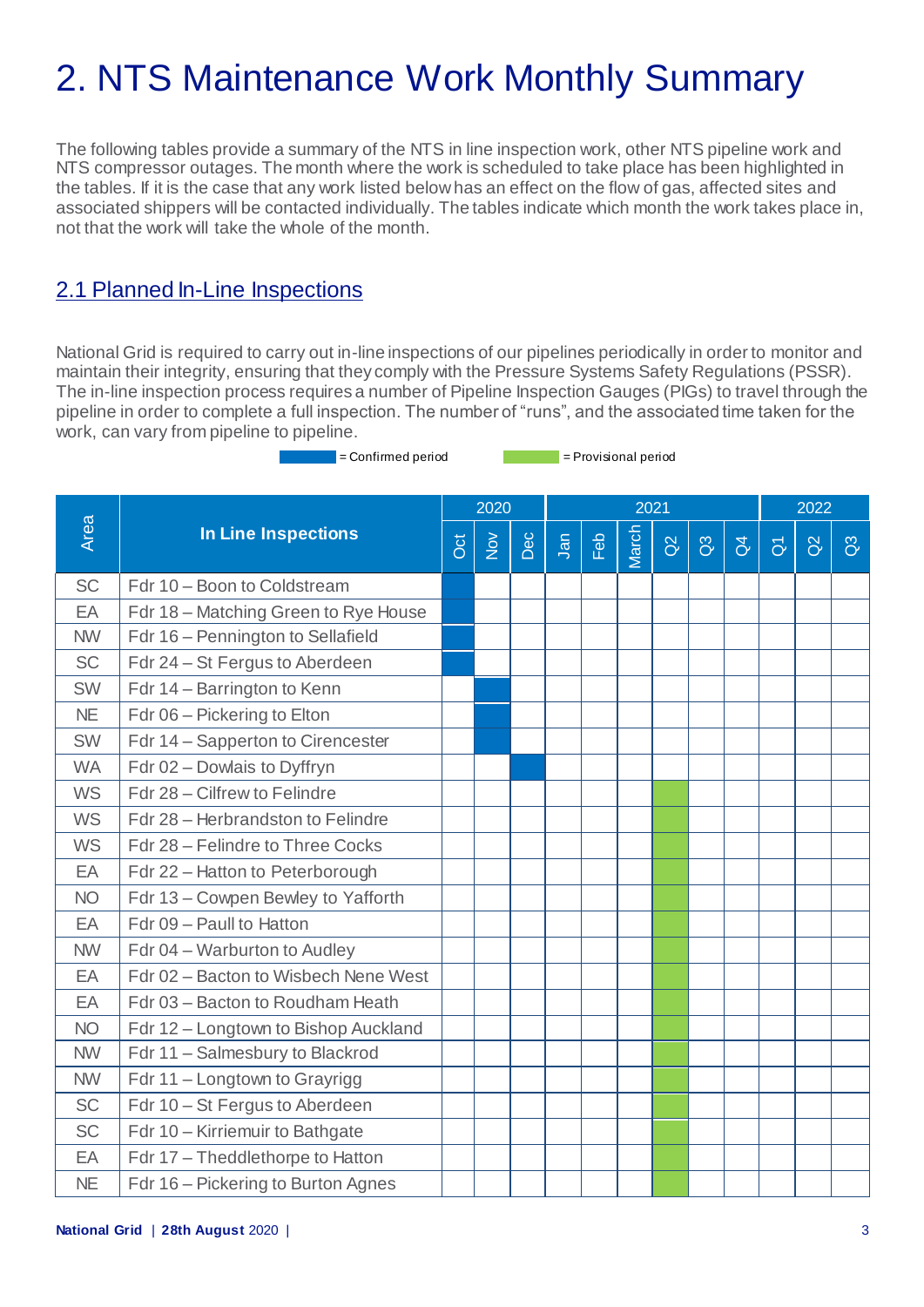| <b>SE</b> | Fdr 05 - Gravesend TS to Tatsfield    |  |  |  |  |  |  |
|-----------|---------------------------------------|--|--|--|--|--|--|
| <b>SO</b> | Fdr 07 - Barton Stacey to Mappowder   |  |  |  |  |  |  |
| <b>NW</b> | Fdr 04 - Partington to Warburton      |  |  |  |  |  |  |
| <b>SW</b> | Fdr 14 – Ilchester to Barrington      |  |  |  |  |  |  |
| <b>NO</b> | Fdr 10 - Thrunton to Saltwick         |  |  |  |  |  |  |
| <b>SW</b> | Fdr 07 - Michelmarsh to Braishfield   |  |  |  |  |  |  |
| <b>SE</b> | Fdr 05 - Thames Crossing West         |  |  |  |  |  |  |
| <b>SE</b> | Fdr 05 - Thames Crossing East         |  |  |  |  |  |  |
| <b>NW</b> | Fdr 04 - Shocklach to Weston Point    |  |  |  |  |  |  |
| <b>WM</b> | Fdr 14 - Austrey to Shustoke          |  |  |  |  |  |  |
| EA        | Fdr 02 Peterborough to Eye            |  |  |  |  |  |  |
| <b>NO</b> | Fdr 15 - Longtown to Plumpton         |  |  |  |  |  |  |
| <b>NE</b> | Fdr 07 - Susworth to Cawood           |  |  |  |  |  |  |
| <b>NO</b> | Fdr 13 - Corbridge to Bishop Auckland |  |  |  |  |  |  |
| <b>SE</b> | Fdr 05 - Gravesend T to Tatsfield     |  |  |  |  |  |  |
| <b>SO</b> | Fdr 09 - Steppingley to East IIsley   |  |  |  |  |  |  |
| <b>NW</b> | Fdr 21 - Audley to Alrewas            |  |  |  |  |  |  |
| <b>SC</b> | Fdr 10 - Aberdeen to Kirriemuir       |  |  |  |  |  |  |
| <b>SC</b> | Fdr 10 - Bathgate to Penicuik         |  |  |  |  |  |  |
| <b>NO</b> | Fdr 06 - Teesside to Cowpen Bewley    |  |  |  |  |  |  |
| <b>SC</b> | Fdr 12 - Aberdeen to Kirriemuir       |  |  |  |  |  |  |
| <b>NW</b> | Fdr 11 - Longtown to Grayrigg         |  |  |  |  |  |  |
| <b>SC</b> | Fdr 10 - Bathgate to Glenmavis        |  |  |  |  |  |  |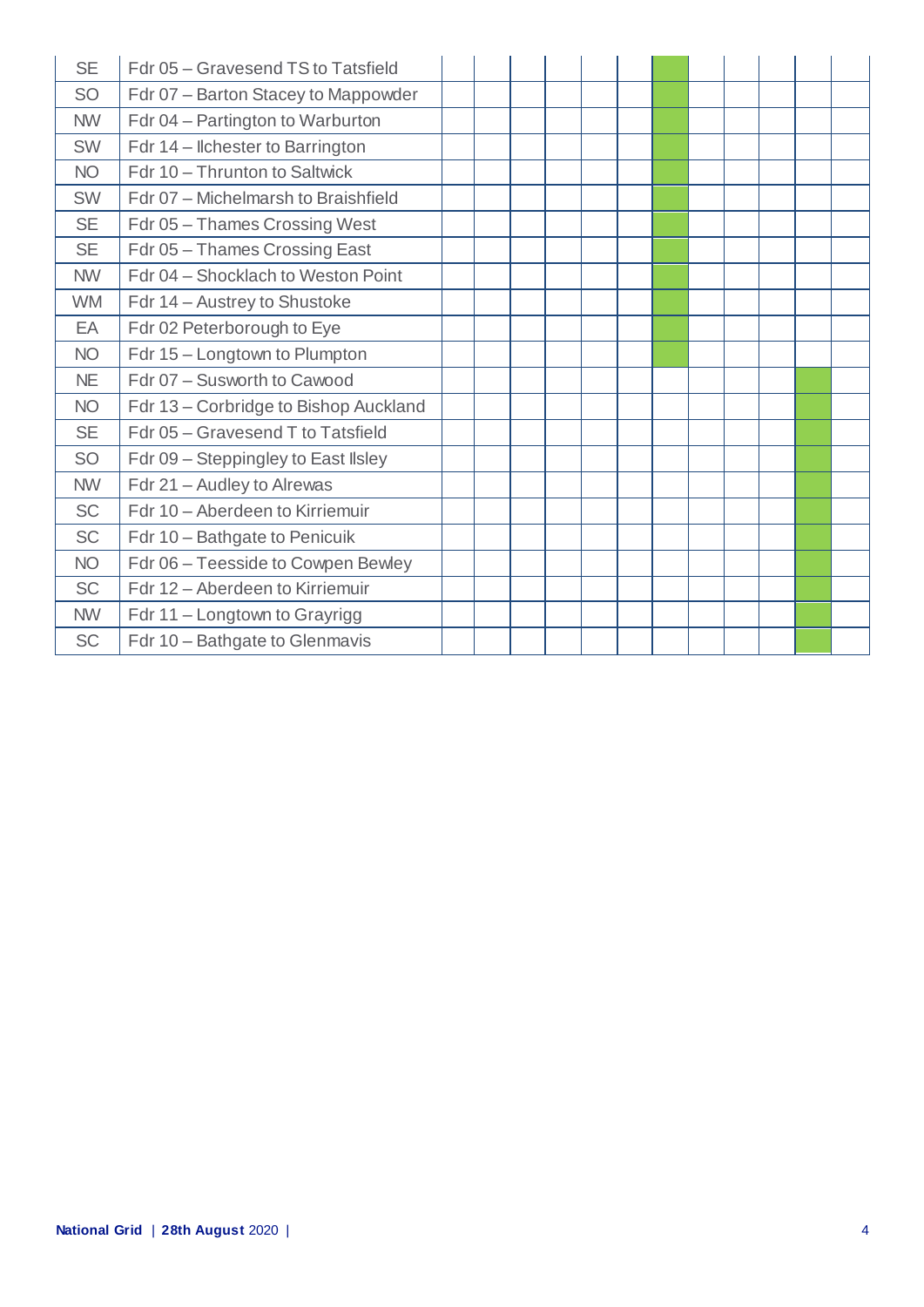### 2.2 Pipeline Work

Pipeline work listed in this table below can include diversions of existing pipelines, facilitation of connections to the NTS, and replacement or maintenance of pipeline and associated assets (pipes, valves, pig traps etc.) which require some form of pressure restriction or isolation. Some work can be performed by restricting the pressure of gas in the pipeline; however some work requires a full shut down (often termed "isolation" or "outage") of a section of the pipeline which would then be reinstated back to operational pressures once the work is completed.

| = Pipeline Shutdown<br>= Provisional period<br>$=$ Pressure Restriction |                                        |            |                         |     |     |     |       |          |                 |                |                   |                     |                |
|-------------------------------------------------------------------------|----------------------------------------|------------|-------------------------|-----|-----|-----|-------|----------|-----------------|----------------|-------------------|---------------------|----------------|
|                                                                         |                                        |            | 2020                    |     |     |     | 2021  |          |                 |                |                   | 2022                |                |
| Area                                                                    | <b>Pipeline Work</b>                   | <b>Oct</b> | $\frac{\delta}{\delta}$ | Dec | Jan | Feb | March | $\alpha$ | $\mathcal{C}^3$ | $\overline{d}$ | $\overline{\eth}$ | $\overline{\alpha}$ | $\mathbb{S}^3$ |
| <b>WM</b>                                                               | Feeder 04 Alrewas to Drointon          |            |                         |     |     |     |       |          |                 |                |                   |                     |                |
| WS                                                                      | Feeder 02 Garway to Dowlais            |            |                         |     |     |     |       |          |                 |                |                   |                     |                |
| <b>NE</b>                                                               | Feeder 09 Paull to Hatton              |            |                         |     |     |     |       |          |                 |                |                   |                     |                |
| <b>SC</b>                                                               | Feeder 11 Crieff to Sitrling           |            |                         |     |     |     |       |          |                 |                |                   |                     |                |
| EM                                                                      | Feeder 07 Kirkstead to East Heckington |            |                         |     |     |     |       |          |                 |                |                   |                     |                |
| EM                                                                      | Feeder 24 Hatton to Silk Willoughby    |            |                         |     |     |     |       |          |                 |                |                   |                     |                |
| <b>SE</b>                                                               | Feeder 05 Lower Thames Crossing West   |            |                         |     |     |     |       |          |                 |                |                   |                     |                |
| <b>SE</b>                                                               | Feeder 05 Lower Thames Crossing East   |            |                         |     |     |     |       |          |                 |                |                   |                     |                |
| EA                                                                      | Feeder 18 Huntingdon to Cambridge      |            |                         |     |     |     |       |          |                 |                |                   |                     |                |

Please note: where a pipeline is required to be shut down the specific isolation points may differ from those displayed above. Any parties impacted by the works are contacted directly.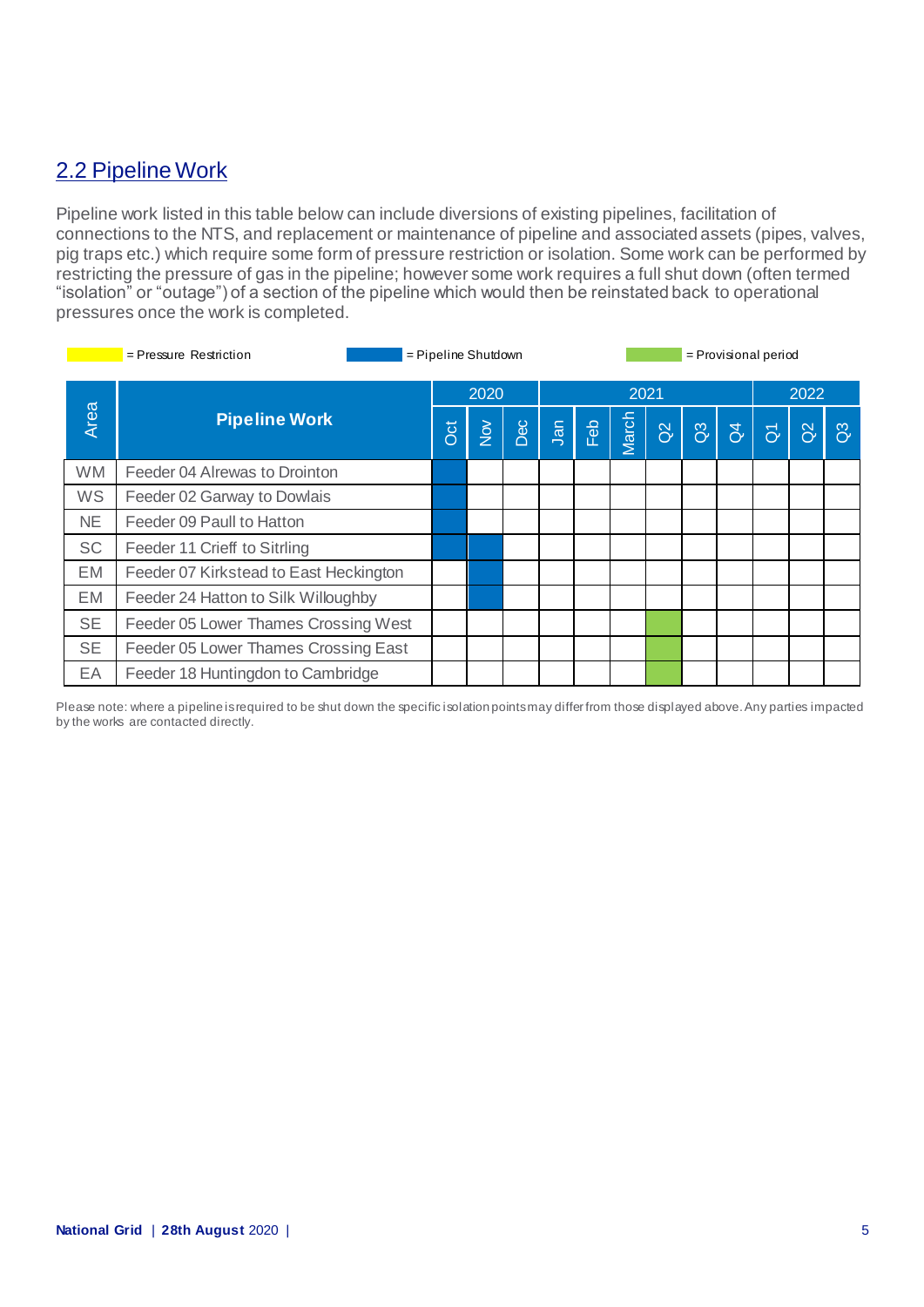### 2.3 NTS Compressor Stations

Compressors are used to help move gas around the NTS to where it is needed, maintaining pressures required at exit points whilst avoiding over-pressurising pipelines. In order to maintain our capability at Compressor Stations, routine maintenance is performed as well as a variety of other projects to maintain and improve the fleet.

= Confirmed period = Provisional period

|                            |     | 2020   |     |     |     | 2022  |          |                |               |                     |          |              |
|----------------------------|-----|--------|-----|-----|-----|-------|----------|----------------|---------------|---------------------|----------|--------------|
| <b>Compressor Stations</b> | Oct | $\geq$ | Dec | Jan | Feb | March | $\alpha$ | $\mathbb{S}^3$ | $\mathcal{L}$ | $\overline{\sigma}$ | $\alpha$ | $\mathbb{S}$ |
| Aberdeen                   |     |        |     |     |     |       |          |                |               |                     |          |              |
| Alrewas                    |     |        |     |     |     |       |          |                |               |                     |          |              |
| Avonbridge East            |     |        |     |     |     |       |          |                |               |                     |          |              |
| Avonbridge West            |     |        |     |     |     |       |          |                |               |                     |          |              |
| Aylesbury                  |     |        |     |     |     |       |          |                |               |                     |          |              |
| <b>Bishop Auckland</b>     |     |        |     |     |     |       |          |                |               |                     |          |              |
| Carnforth                  |     |        |     |     |     |       |          |                |               |                     |          |              |
| Cambridge                  |     |        |     |     |     |       |          |                |               |                     |          |              |
| Chelmsford                 |     |        |     |     |     |       |          |                |               |                     |          |              |
| Churchover                 |     |        |     |     |     |       |          |                |               |                     |          |              |
| <b>Diss</b>                |     |        |     |     |     |       |          |                |               |                     |          |              |
| Felindre                   |     |        |     |     |     |       |          |                |               |                     |          |              |
| Hatton                     |     |        |     |     |     |       |          |                |               |                     |          |              |
| Huntingdon                 |     |        |     |     |     |       |          |                |               |                     |          |              |
| Kings Lynn                 |     |        |     |     |     |       |          |                |               |                     |          |              |
| Kirriemuir                 |     |        |     |     |     |       |          |                |               |                     |          |              |
| Lockerley                  |     |        |     |     |     |       |          |                |               |                     |          |              |
| <b>Moffat</b>              |     |        |     |     |     |       |          |                |               |                     |          |              |
| <b>Nether Kellet</b>       |     |        |     |     |     |       |          |                |               |                     |          |              |
| Peterborough               |     |        |     |     |     |       |          |                |               |                     |          |              |
| Warrington                 |     |        |     |     |     |       |          |                |               |                     |          |              |
| Wisbech                    |     |        |     |     |     |       |          |                |               |                     |          |              |
| Wooler                     |     |        |     |     |     |       |          |                |               |                     |          |              |
| Wormington                 |     |        |     |     |     |       |          |                |               |                     |          |              |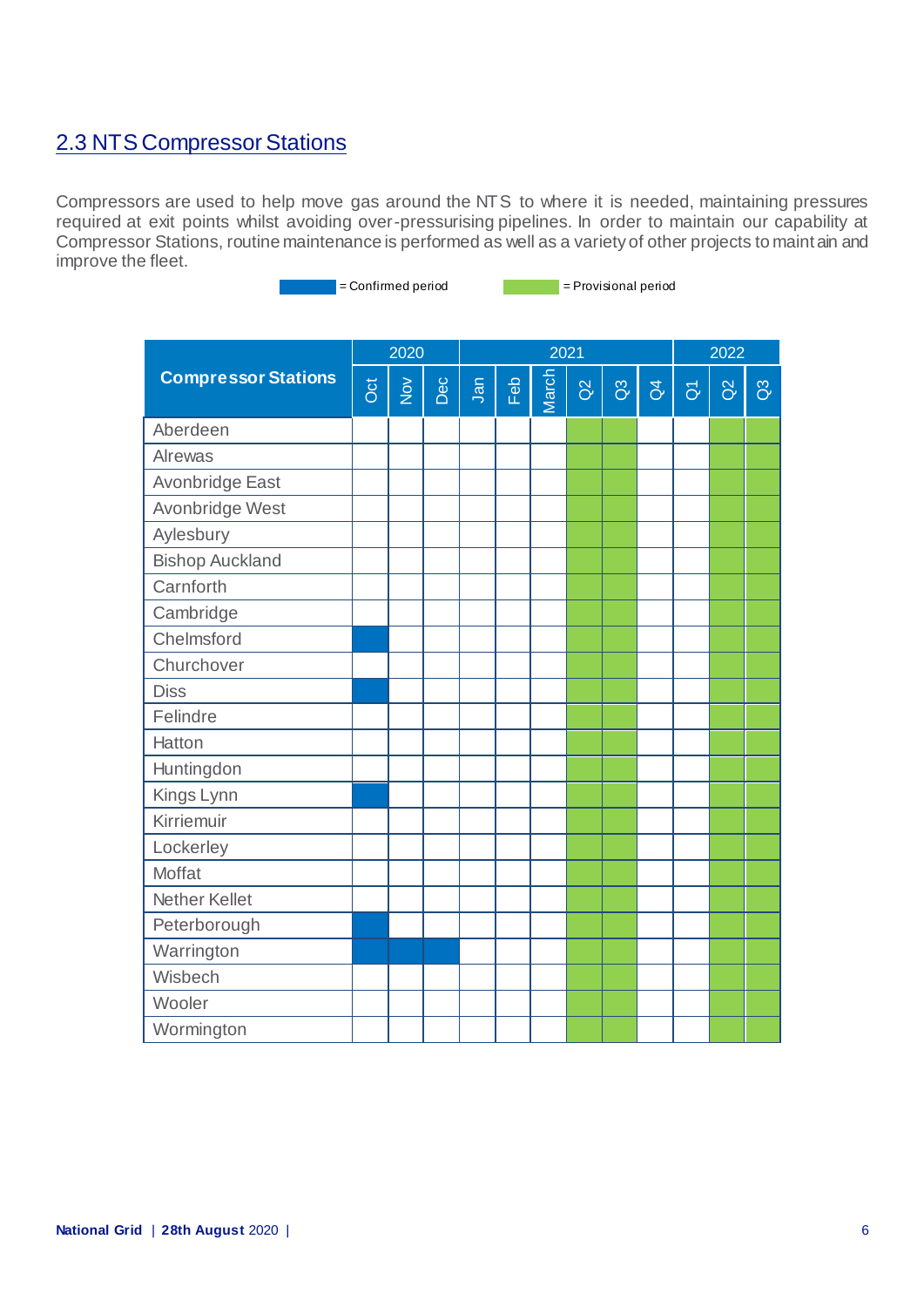## 3. Maintenance Affected Exit Points

We aim to minimise the impact of our maintenance on customers through transparency, aligning our work with their outages as appropriate and facilitating customer needs for flexibility.

#### **Outages**

Each year we ask when our customers' outages are to enable alignment of works. If your outages move, please get in touch as early as possible so that we can consider whether we can also realign our works to reduce any impact of these works. Please contact us to advise of any change to outage periods via email at [NTSaccessplanning@nationalgrid.com](mailto:NTSaccessplanning@nationalgrid.com).

Where possible, work is co-ordinated with the end user to avoid supply disruption, however in certain circumstances it may be necessary to schedule work at a time which may require disrupting the supply to an Exit Point whilst the NTS maintenance is undertaken.

Shippers, End-Users and Distribution Networks will be advised, in accordance with the Uniform Network Code (UNC) requirements and timescales, of any required disruptions to supply at an Exit Point by the issuing of a Maintenance Day(s) to the relevant party.

Maintenance Day notifications will be issued by February 1<sup>st</sup> each year to all relevant parties where our maintenance will impact gas flows for the period April to October. Where work is aligned to customer outages, or there is no anticipated impact, we will issue an Advice notice for your convenience to confirm these arrangements. Should any changes or additions to the requested Maintenance Days be required, all relevant parties will be notified in line with the timescales detailed in the UNC.

#### **Minor Works Agreement**

We recognise that sometimes standard maintenance approaches may not be optimal for our customers. Where this is the case the Minor Works Agreement can enable parties to agree different maintenance approaches through a bilateral contract with directly connected customers. Customers can pay the incremental costs of working flexibly outside normal working practices where we are able to accommodate these requests. For any questions relating to Minor Works Agreements, please contact the Business and Operations Planning Team on 01926 655625 or email via [box.SCM.GTO@nationalgrid.com](mailto:box.SCM.GTO@nationalgrid.com).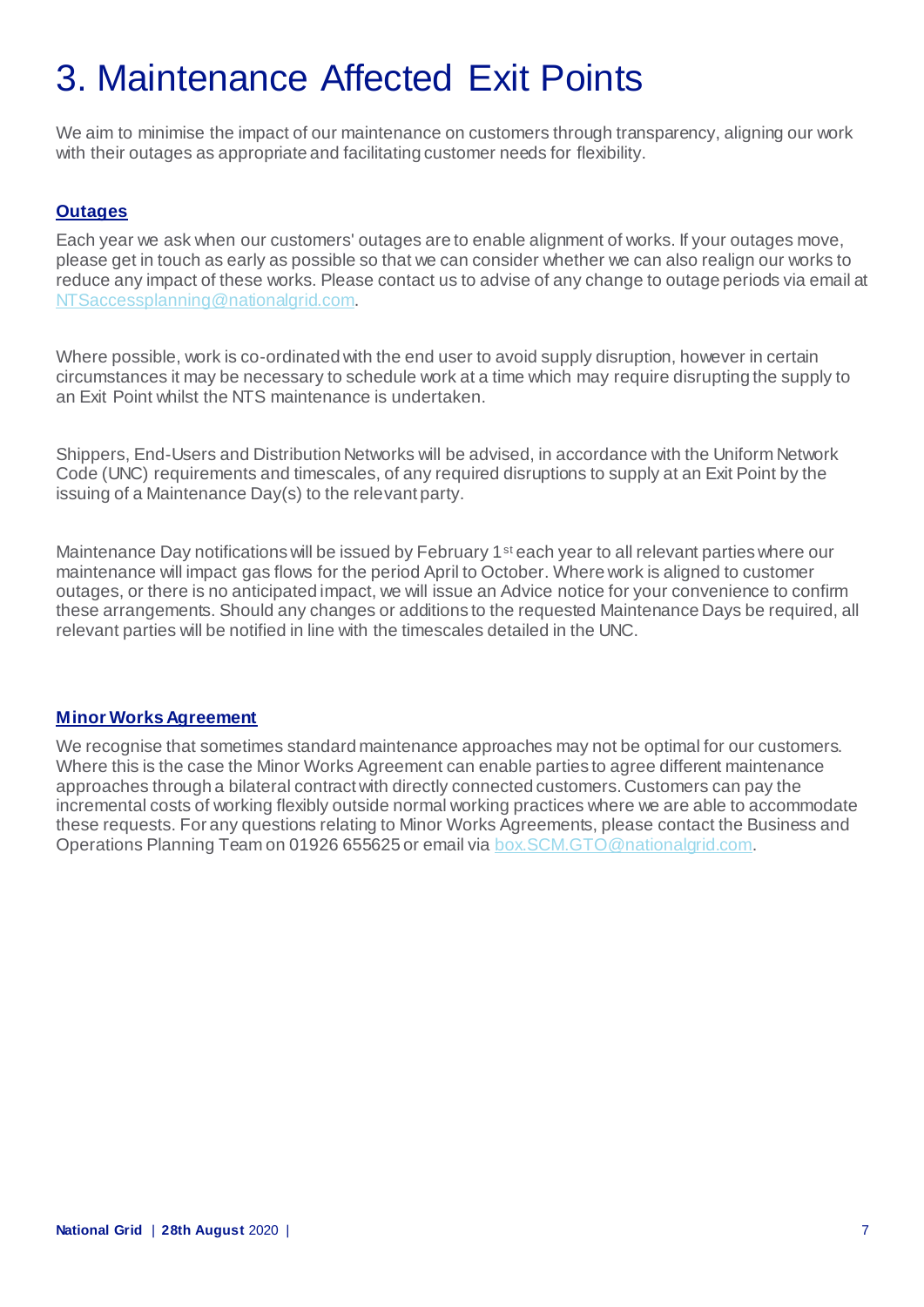### **General Queries**

Further information on the maintenance activities undertaken by us is available on our website<sup>1</sup>.

If you have any queries or questions regarding the information contained within this document, please contact:

> NTS Access Planning Team National Grid Gas System Operation National Grid House Gallows Hill Warwick CV34 6DA [NTSaccessplanning@nationalgrid.com](mailto:NTSaccessplanning@nationalgrid.com) Tel: 01926 655958

We would welcome any feedback from you in relation to the maintenance programme or the way in which this information is provided. If you would like to provide feedback please contact us via email at: [NTSaccessplanning@nationalgrid.com](mailto:NTSaccessplanning@nationalgrid.com)

 1 <https://www.nationalgridgas.com/data-and-operations/maintenance>